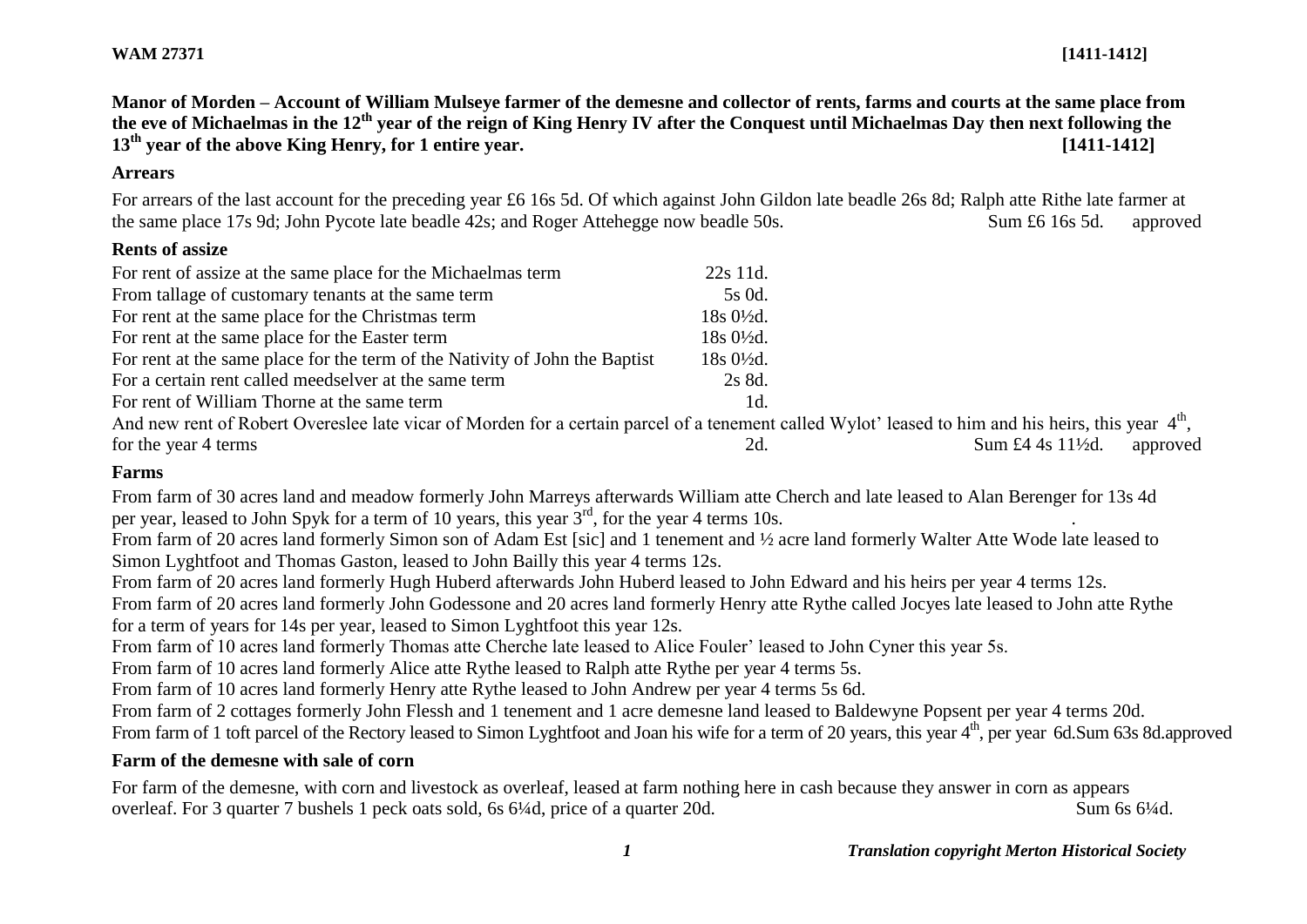# **WAM 27371 [1411-1412]**

### **Rent in kind [***redditus mobilis***]**

For 4 capons of 'head-penny'/chevage sold 16d, price per head 4d. For 4 cocks and 6 hens of rent sold 20d, price per head 2d. For 5<sup>1/2</sup> hurdles of rent sold 11d, price of each 2d. Sum 3s 11d. approved **Profits of court**

| Profits of court                                                                                                                                                                                                                                                           |                    |                        |            |
|----------------------------------------------------------------------------------------------------------------------------------------------------------------------------------------------------------------------------------------------------------------------------|--------------------|------------------------|------------|
| For 1 general Court held at the same place the Tuesday next after the Octave of St Martin bishop<br>For View with Court held at the same place the Wednesday next after the feast of St Mark the Evangelist.                                                               | 6s 7d.<br>$9s$ 3d. | Sum 15s 10d.           | approved   |
| Sold at the audit                                                                                                                                                                                                                                                          |                    |                        |            |
| For 3 bushels 1 peck wheat sold at the audit as appears overleaf                                                                                                                                                                                                           | $19\frac{1}{2}d$ . | $Sum 19\frac{1}{2}d$ . |            |
| Sum total of receipts with arrears $£15 12s 11/4d$ .                                                                                                                                                                                                                       |                    |                        | approved   |
| <b>Rents Resolute</b>                                                                                                                                                                                                                                                      |                    |                        |            |
| $\mathbf{I}$ , $\mathbf{I}$ , $\mathbf{C}$ and $\mathbf{I}$ is the set of $\mathbf{I}$ is the set of $\mathbf{I}$ is the set of $\mathbf{I}$ is the set of $\mathbf{I}$ is the set of $\mathbf{I}$ is the set of $\mathbf{I}$ is the set of $\mathbf{I}$ is the set of $\$ |                    |                        | $\sim$ 1 1 |

In rent resolute of Thomas Kynewardeslee for land at Gildonehelde for the year, 4 terms, 4s. Sum 4s. approved

# **Allowances and rent defaults**

In rent allowance to the beadle for ½ virgate land because of his office per year 4 terms 2s. And for tallage at Michaelmas 2⅛d. And for medselver at the Nativity of St John Baptist 1d. In rent default for 30 acres land formerly John Marreys afterwards William atte Cherche because in the lord's hands and at farm above for the year 4 terms 3s. And for tallage at Michaelmas 6<sup>3</sup>/<sub>8</sub>d. And for medselver at the Nativity of St John Baptist 2d. In rent default for 20 acres land formerly Simon son of Adam Est, 20 acres land formerly John Huberd, 20 acres land formerly John le Godessone and 20 acres land formerly Henry atte Rythe called Jocyes because at farm above for the year 4 terms as for each tenement 2s, 8s. And for tallage at Michaelmas, as for each tenement 4¼d, 17d. And for medselver at the Nativity of St John Baptist, as for each tenement 2d, 8d. In rent default for 10 acres land formerly Thomas atte Cherche, 10 acres land formerly Alice Rythe and 10 acres land formerly Henry atte Rythe because in the lord's hands and at farm above, as for each tenement 12d, 3s. And for tallage at Michaelmas, as for each tenement  $2\frac{3}{8}d$ ,  $7\frac{1}{8}d$ . And for medselver at the Nativity of St John Baptist, as for each tenement 2d, 6d. In rent default for 2 cottages formerly John Flessh because in the lord's hands and at farm above for the year 4 terms 2½d. In rent default for 1 tenement and ½ acre land formerly Walter atte Wode for the aforesaid reason and at farm above for the year 4 terms 1½d. In rent default for 1 tenement called Wylot' because in the lord's hands and a parcel of the same tenement leased in new rent above and the rest not part of the lease *[resus no p<sup>t</sup> dim'*], for the year ½d. Sum 20s 6<sup>1</sup>/<sub>8</sub>d. approved

## **Building costs**

Nothing.

# **Expenses of the Bailiff and others**

In expenses of brother Richard Harwden treasurer of Westminster the steward and others with him coming to the same place nothing because by farmer by agreement. In expenses of the clerk making the account with parchment bought 12d. Sum 12d. approved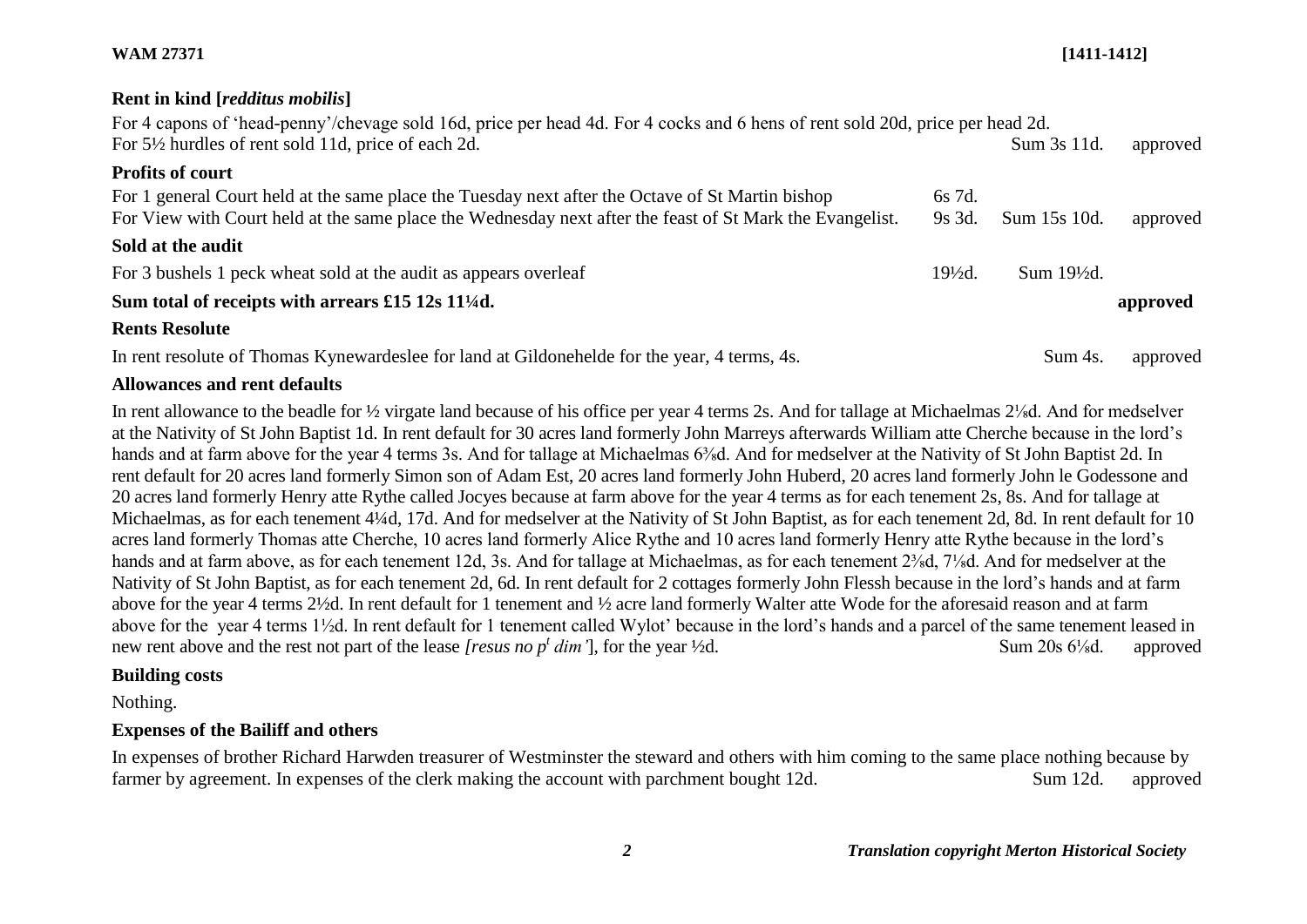### **WAM 27371 [1411-1412]**

# **Cash deliveries**

|                            | Delivered to brother Richard Harwden treasurer of Westminster for various issues &c by 1 tally £6 9s 1 <sup>3</sup> /4d.                                                                                                                                                                                                  | Sum £6 9s 13/4d. |
|----------------------------|---------------------------------------------------------------------------------------------------------------------------------------------------------------------------------------------------------------------------------------------------------------------------------------------------------------------------|------------------|
|                            | Sum of all expenses and deliveries £7 14s 6%d. And so he owes £7 18s 4%d.                                                                                                                                                                                                                                                 | approved.        |
|                            | Of which allowed to the same 11s 11 <sup>3</sup> / <sub>8</sub> d remitted to Roger Attehegg beadle at the same place by grace of the lord Prior<br>and discretion of the auditors at the close of the present audit. And so he still owes £7 6s 5d. Which arrears, however, will<br>be charged in the following account. |                  |
| Quietus                    | And so he is quit in respect of this.                                                                                                                                                                                                                                                                                     |                  |
| Of which against           | {John Gildon' late beadle at the same place.                                                                                                                                                                                                                                                                              | $[26s 8d]$ .     |
|                            | {Ralph atte Rythe late farmer of the demesne at the same place.                                                                                                                                                                                                                                                           | [17]s 9d.        |
|                            | John Pykenote late beadle at the same place.                                                                                                                                                                                                                                                                              | 42s.             |
|                            | Roger Attehegg now beadle at the same place.                                                                                                                                                                                                                                                                              | 60s.             |
| Value this year £7 15s 1d. |                                                                                                                                                                                                                                                                                                                           |                  |

**DORSE.** 

| Wheat<br>note | Of the remaining, 12 quarters. For farm of the demesne of the manor leased to William Mulseye for a term of 12 years, this year the $6th$ , for<br>the year 11 quarters, the eighth bushel heaped. For heaped measure for the same 2 bushels 3 pecks. And note that he did not pay farm for<br>the first year of his term because by his agreement he pays farm for the said 1 <sup>st</sup> year in the next year coming after the end of his term is<br>complete. Sum 23 quarters 2 bushels 3 pecks. |
|---------------|--------------------------------------------------------------------------------------------------------------------------------------------------------------------------------------------------------------------------------------------------------------------------------------------------------------------------------------------------------------------------------------------------------------------------------------------------------------------------------------------------------|
|               | Of which delivered to brother Roger Cretton keeper of the granary at Westminster by tally nothing. Delivered to Robert Boculver serviens<br>of Battersea without tally 10 quarters 7 <sup>1</sup> / <sub>2</sub> bushels by struck measure. In sale at the audit because of loss 3 bushels 1 peck, price of a bushel<br>6d. Sum 11 quarters 2 bushels 3 pecks. And there remain 12 quarters wheat in the hands of William Mulseye farmer of the demesne at the<br>same place. approved                 |
| <b>Peas</b>   | Of the remaining, 8 quarters. Sum 8 quarters. And there remain 8 quarters peas by the aforesaid measure in the hands of the aforesaid<br>farmer. approved                                                                                                                                                                                                                                                                                                                                              |
| <b>Barley</b> | Of the remaining, 18 quarters. For farm of the demesne of the manor leased to the aforesaid farmer as appears above under the heading<br>Wheat 11 quarters, the eighth bushel heaped. For heaped measure for the same 2 bushels 3 pecks. And note that no farm the first year of his                                                                                                                                                                                                                   |

note term because he pays as appears above under the heading Wheat. Sum 29 quarters 2 bushels 3 pecks. approved. Of which delivered to the aforesaid *serviens* of Battersea without tally 11 quarters 2 bushels 3 pecks. Sum 11 quarters 2 bushels 3 pecks. And there remain 18 quarters barley in the hands of the aforesaid farmer. approved